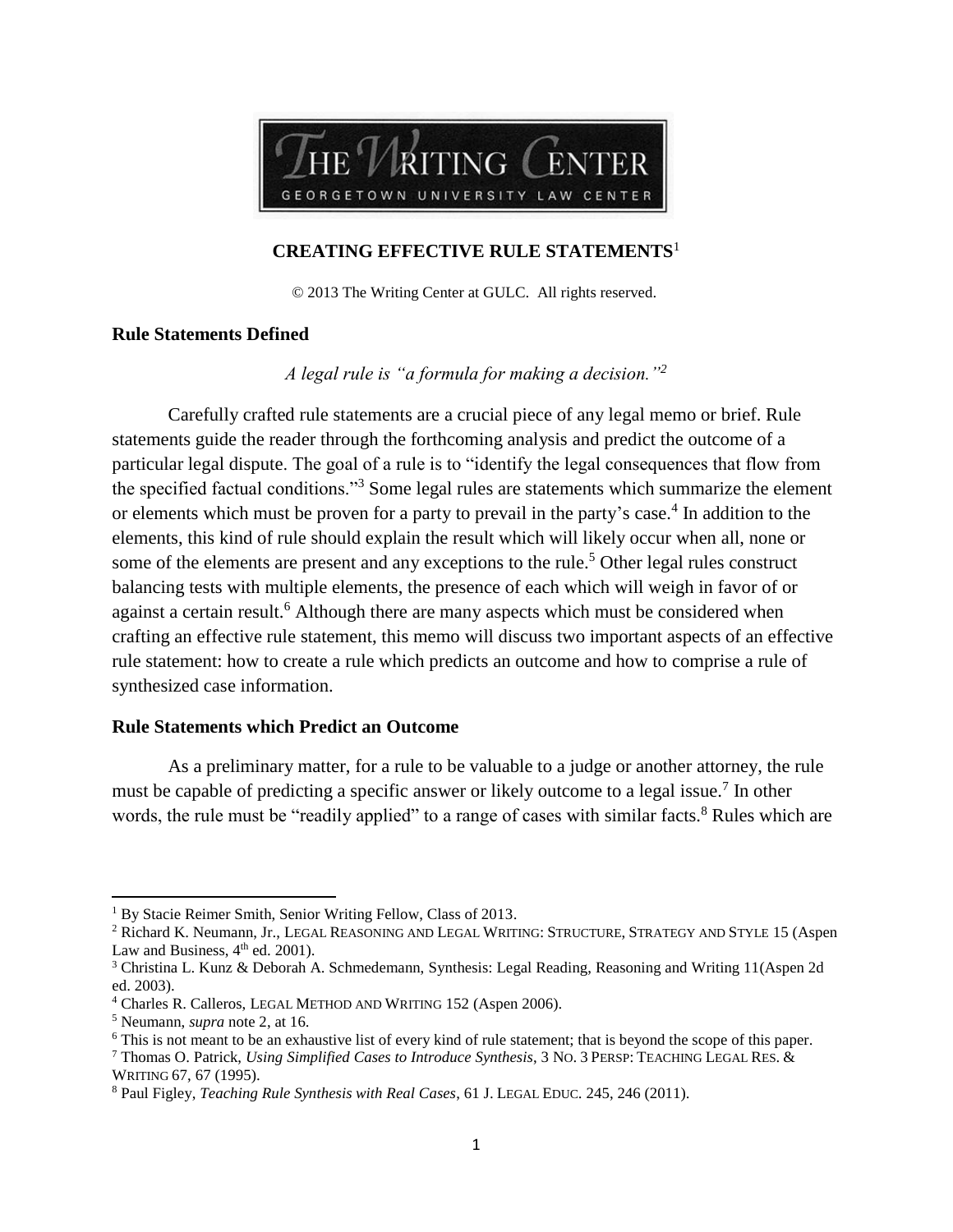vague and contain terms that are not easily defined often prevent a rule from predicting an outcome.

Imagine that a lawyer is charged with creating a rule about eyewitness accuracy for an appellate brief in a criminal case. The lawyer first writes the following rule statement:

# **"When a witness can get a 'good look' at the accused, then the court is likely to rule that the witness's testimony about the accused's appearance is accurate."**

This rule does not easily predict an outcome. The phrase "good look" is not very descriptive: various people could think of various definitions of "good look." Perhaps the phrase "good look" is even stated by judges in the case law. However, a stronger rule statement will define "good look" in more concrete terms. The concrete terms can often be found by reading the case law more closely and looking for measurable standards or amounts used by a judge. For example, perhaps the case law defines "good look" factually, such as the ability of the witness to clearly see all of the accused's facial features. Incorporating a factually-based standard into the rule statement will give your reader the exact parameters for finding a "good look" under the case law. For example,

## **"If a witness is able to see all of the accused's facial features clearly, then the witness's testimony is likely accurate."**

This second rule helps a judge predict a likely outcome based on a factual circumstance. In this instance, a judge could ask herself "Did the witness see all of the accused facial features accurately?" The answer to that question will determine the outcome on this particular element. In short, remember to always give your reader a measurable standard that can be applied to multiple cases.

## **Rule Synthesis: Definition**

*Synthesis is "the binding together of several opinions into a whole that stands for a rule or expression of policy. By focusing on the reasoning and generic facts that the cases have in common, synthesis finds and explains collective meaning that is not apparent from the individual cases themselves."<sup>9</sup>*

Secondly, case law on a particular issue dictates that a synthesized rule must be created. Sometimes rules can consist of a statute or a controlling case which is directly on point with the legal dispute at issue and this statute or case rule can be quoted or paraphrased as the guiding rule.<sup>10</sup> This typically happens when a legislature has created a statute which addresses the exact issue of the case definitively or the highest level appellate court in the jurisdiction has a clear and

 $\overline{\phantom{a}}$ <sup>9</sup> Richard K. Neumann Jr., LEGAL REASONING AND LEGAL WRITING: STRUCTURE, STRATEGY AND STYLE 123 (Aspen Law and Business, 2d ed. 1994).

<sup>&</sup>lt;sup>10</sup> Paul Figley at 245.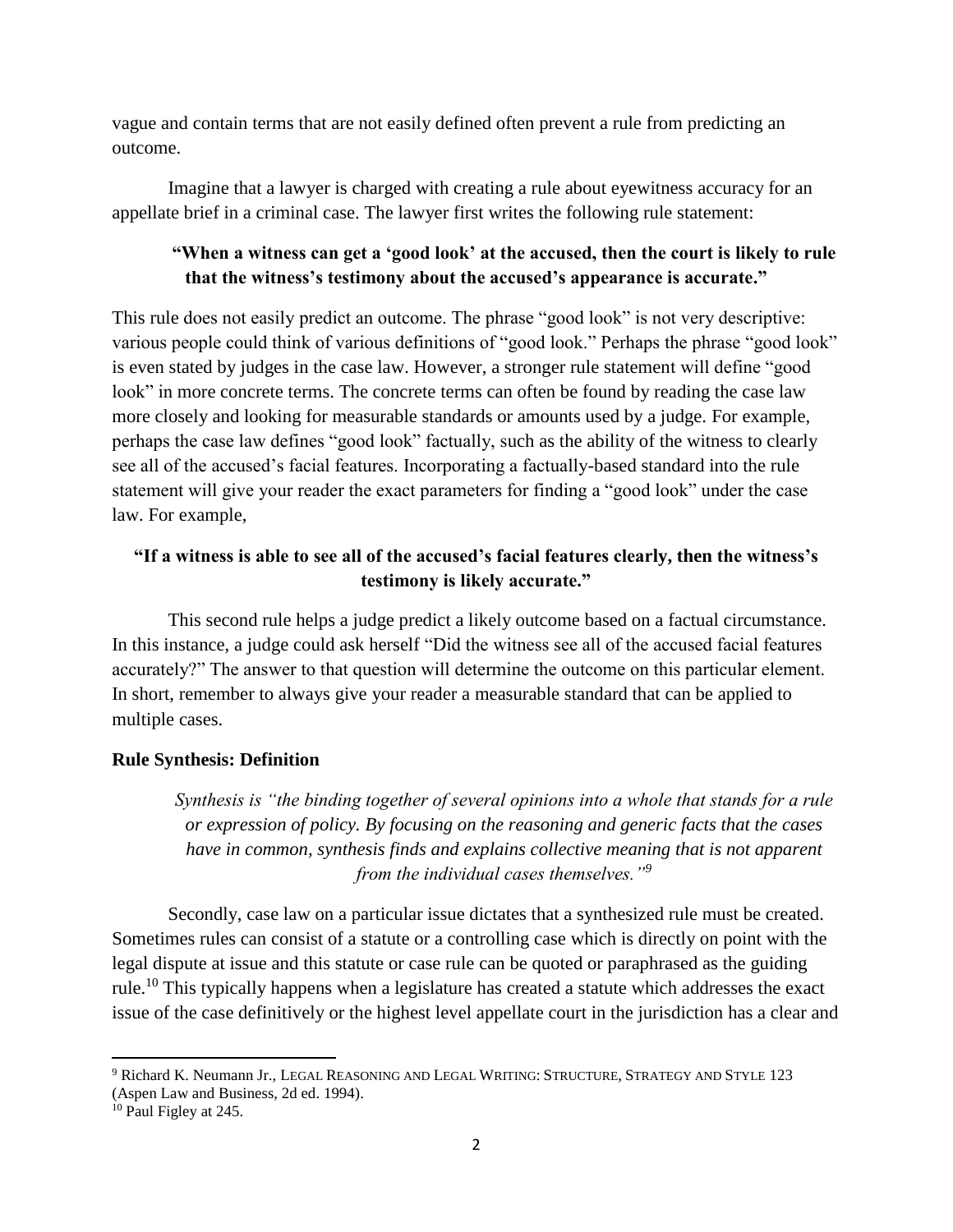currently controlling ruling on this issue.<sup>11</sup> However, stating a rule is not usually this easy.<sup>12</sup> Often for a rule statement to be effective, the rule statement must synthesize a principle from the body of case law which is relevant to the issue at hand.<sup>13</sup>

Many legal research and writing professors agree that legal synthesis is the "backbone of basic legal analysis"<sup>14</sup> and one of the vital skills necessary to be a successful lawyer.<sup>15</sup> Oftentimes, students who are new to legal writing will pick a quotation from one case which appears to be the statement of the law on a particular issue.<sup>16</sup> However, a rule which applies to a legal issue will rarely be comprised of information from one case or one statute only.<sup>17</sup> Instead, a rule which applies to a legal dispute is often the "product of a synthesis of multiple authorities."<sup>18</sup> Other students may find multiple statements of aspects of a legal rule in various cases and introduce those rules one at a time throughout the analysis.<sup>19</sup> However, this "successive analysis" approach will not best serve a client or an attorney supervisor because this approach fails to provide a coherent standard. Given that the goal of legal writing often is to predict the way a court will rule on a dispute in the future, the analysis is strengthened by creating rule statements that synthesize all the relevant information from various sources into a coherent standard.<sup>20</sup> Furthermore, this kind of successive analysis will make the judge's job very difficult. Because a judge is bound to decide cases based on *stare decisis*, it is the lawyer's job to give the judge the entire picture of the state of the law in one, easily understandable standard.<sup>21</sup>

#### **Rule Synthesis: Examples**

A synthesized rule statement brings all the rule material presented in a particular section into one place, preferably into one sentence at or near the beginning of a section. As an example, imagine that the same lawyer from the example above concludes that she needs to write a synthesized rule statement for her appellate brief. There is no relevant statute or a binding appellate case which clearly defines the rule for the accuracy of eyewitness accounts in this jurisdiction. The lawyer would like to craft a synthesized rule statement which will combine information from the various relevant case law in this jurisdiction. The lawyer has found the following rule statements from the relevant case law:

 $\overline{\phantom{a}}$ 

<sup>&</sup>lt;sup>11</sup> Jane Kent Gionfriddo, *Thinking Like a Lawyer: The Heuristics of Case Synthesis*, 40 TEX. TECH. L. REVIEW 1, 5 (2007).

<sup>12</sup> Figley, *supra* note 8, at 246.

<sup>13</sup> Figley, *supra* note 8, at 245.

<sup>&</sup>lt;sup>14</sup> Clifford Zimmerman, *Creative Ideas and Techniques for Teaching Rule Synthesis*, 8 No. 2 PERSP: TEACHING LEGAL RES. & WRITING 68, 68, (2000).

<sup>15</sup> Linda Levine & Kurt M. Saunders, *Learning to Think Like a Lawyer*, 29 U.S.F. L. REV. 121, 126 (1994). <sup>16</sup> Id.

<sup>17</sup> Calleros, *supra* note 4, at 77.

<sup>18</sup> Id. at 87.

<sup>19</sup> Figley, *supra* note 8, at 245.

<sup>20</sup> Calleros, *supra* note 4, at 87.

<sup>21</sup> Gionfriddo, *supra* note 11, at 5.